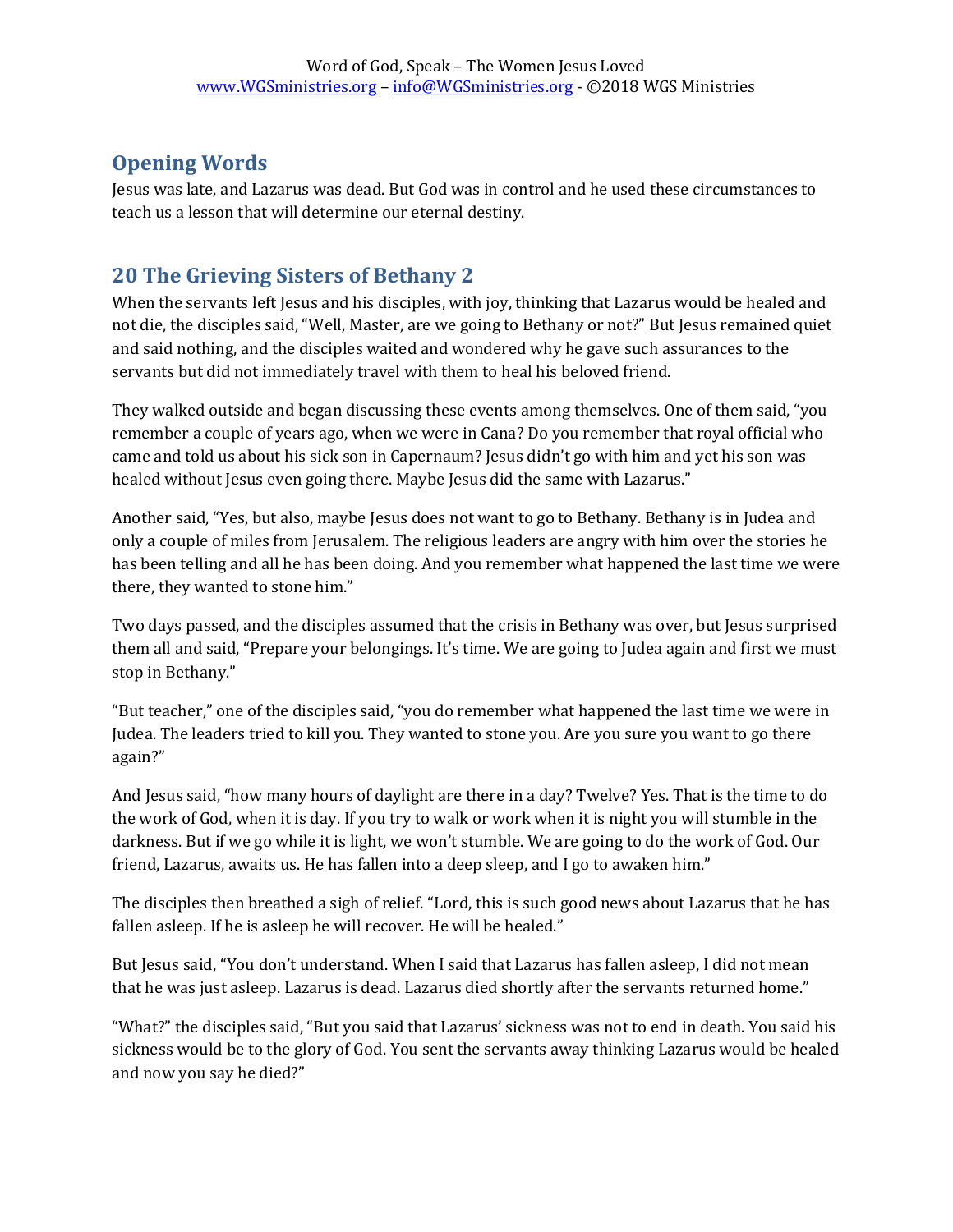"I am so glad, for your sakes, I was not there. I am building your faith. I want you to believe like you have never believed before. You must trust me. Let's go. We're going to Judea and there we will find death, but we will also find the glory of God."

The disciples were confused. They thought Jesus would heal Lazarus. But Jesus had not gone to him and allowed his friend to die. The disciples were also afraid. They shuddered at the mention of death and the memory of those who wanted to kill Jesus and them. They knew the religious leaders were looking for Jesus. They knew the religious leaders wanted to kill him. It seemed that Jesus was walking into a trap.

Finally, Thomas said, "Come on guys. We may not understand everything but it's time to go. Are you faithful only when the times are good. If he dies, we die with him. But we will stay by his side." And off Jesus and the disciples went to Bethany.

In Bethany, the sisters and the servants were grieving. Many friends and family had come to be with them. It had been four days since Lazarus became ill and since the sisters sent the desperate plea for Jesus to come and heal their brother. But Jesus had not healed him. Jesus had not even come to the funeral or to grieve. Lazarus, their beloved brother, was lifeless and cold in the tomb.

On the day of his death the servants washed his body. They wrapped it in linen cloths, placing spices within the folds of the garments. They carried his body outside the village to a cave owned by the family. In years past they had laid other family members to rest. Now Lazarus was placed among them on a ledge hewn into the rock. A stone was rolled against the opening, and the sisters had returned home weeping over the sudden loss of their brother.

Often the sisters were given to fits of weeping and wailing over this loss and the attempts to comfort them seemed futile. Then, someone said, "Mary, Martha. He is coming. Jesus is coming. He is headed for the place of burial and he wants you to come to him."

"What? He is coming now? Why now?"

"Jesus is calling for you."

And when the sisters heard this news Martha immediately got up to see him, but Mary stayed back with the other mourners. "You go Martha. I cannot go to that tomb. Not yet. I cannot go see Jesus. My heart is too heavy."

And so, Martha went alone to see Jesus. She had so many questions and so many emotions going through her heart, and one of them was – anger! Jesus had healed so many other people. Why could he not have healed her brother? Why did Jesus stay away? Why did Jesus not come? Why did he come now?

When she arrived at the burial site, she ran to Jesus and with sorrow in her voice she said, "Lord, Lord, why did you not come? If you had been here my brother would not have died. I have believed in you. I believe that even now, whatever you ask of God he will give you. I believe if Lazarus were still alive you could ask God and he would hear your prayer and heal him. But you didn't come."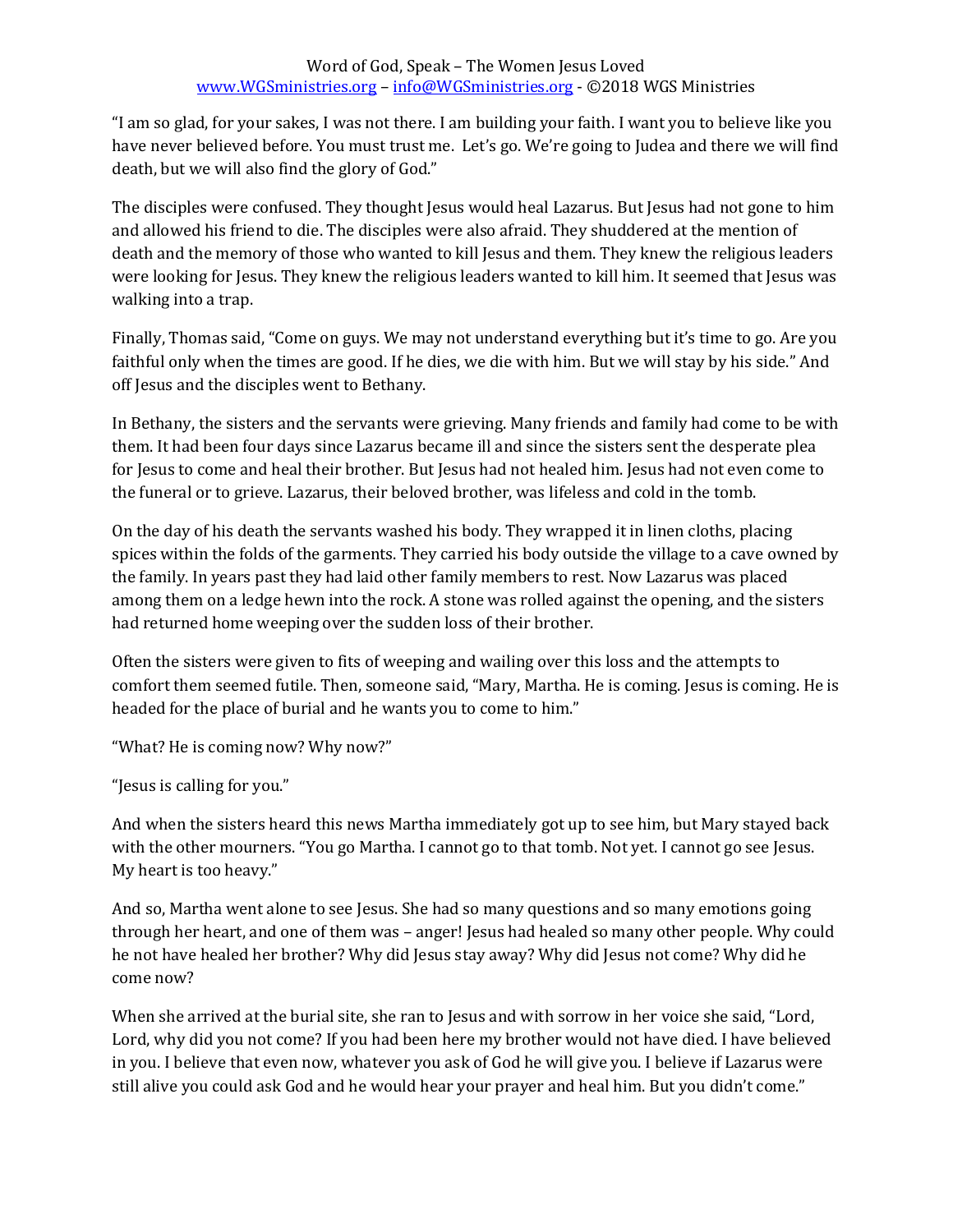## Word of God, Speak – The Women Jesus Loved [www.WGSministries.org](http://www.wgsministries.org/) – [info@WGSministries.org](mailto:info@WGSministries.org) - ©2018 WGS Ministries

Jesus said to her, "Martha, your brother will rise again."

"Oh Lord, I know he will rise again. I know that on the last day, the great day at the end of the age God will raise him and everyone else. He will rise again with all God's people, but Lord …."

"Martha, I am the resurrection and the life. He who believes in me will live again, even if he dies. And everyone who lives and believes in me will never die again. Do you believe this, that I am the resurrection, that I am the life?"

Martha wiped away her tears. She stood up. She looked at Jesus' face. There was such compassion in his eyes, such tenderness in his voice, such conviction in his words, and she said, "Yes, Lord, I believe that you are Messiah, you are the Son of God, the king, you are the one we have all been waiting for."

Jesus said, "Where is Mary?" And Martha said, "She did not want to come. She said she wasn't ready to come to this tomb, and she said she wasn't ready to see you."

Jesus looked with great sadness upon Martha and said, "Martha, go get Mary and bring her here," and Martha went home and said, "Mary, Jesus is calling for you. He insists that you meet him at the tomb. I will go back with you." And so, Mary got up to go to the tomb and when she got up all the friends and family members who had come to console her got up with her to go to the tomb. They thought she was going there to weep over Lazarus.

When they all arrived at the tomb, Mary fell at the feet of Jesus and cried out with a loud voice, "Lord, if you had been here my brother would not have died. I have believed in you. I believe that even now, whatever you ask of God he will give you. I believe if Lazarus were still alive you could ask God and he would hear your prayer and heal him. But you did not come."

Then the entire company of people began to mourn over Lazarus. It seemed the whole world was weeping over the death of this man. Jesus looked upon them all. He saw their grief. He saw their sorrow. He saw their pain. And then Jesus said,

"Where have you laid him?" And they said, "Lord, come and see." And they took Jesus to the cave where Lazarus had been laid four days earlier and when he saw the place he was overcome with grief for his friend, and Jesus burst into tears and wept with all those who were weeping.

When the friends of Martha and Mary saw Jesus weeping at the burial site they said, "Look, look at how he weeps. Behold how he loved Lazarus. Jesus is overcome with grief for our friend and brother." Another said, "We have heard so many stories of this man. He has healed so many people. He has even given sight to the blind. Could not this man, if he had been here, could he not have healed Lazarus? Could not Jesus have kept him from dying? If only he had come in time!"

Jesus listened for a few moments. He listened to what the people were saying. He listened to their words of pain. He listened to their hearts that had been disappointed. He listened to their weeping and sorrow. And then, deeply moved within his heart he walked to the cave entrance. The stone was exactly where it had been placed four days earlier, against the entrance to the burial cave, and Jesus said, "Remove the stone."